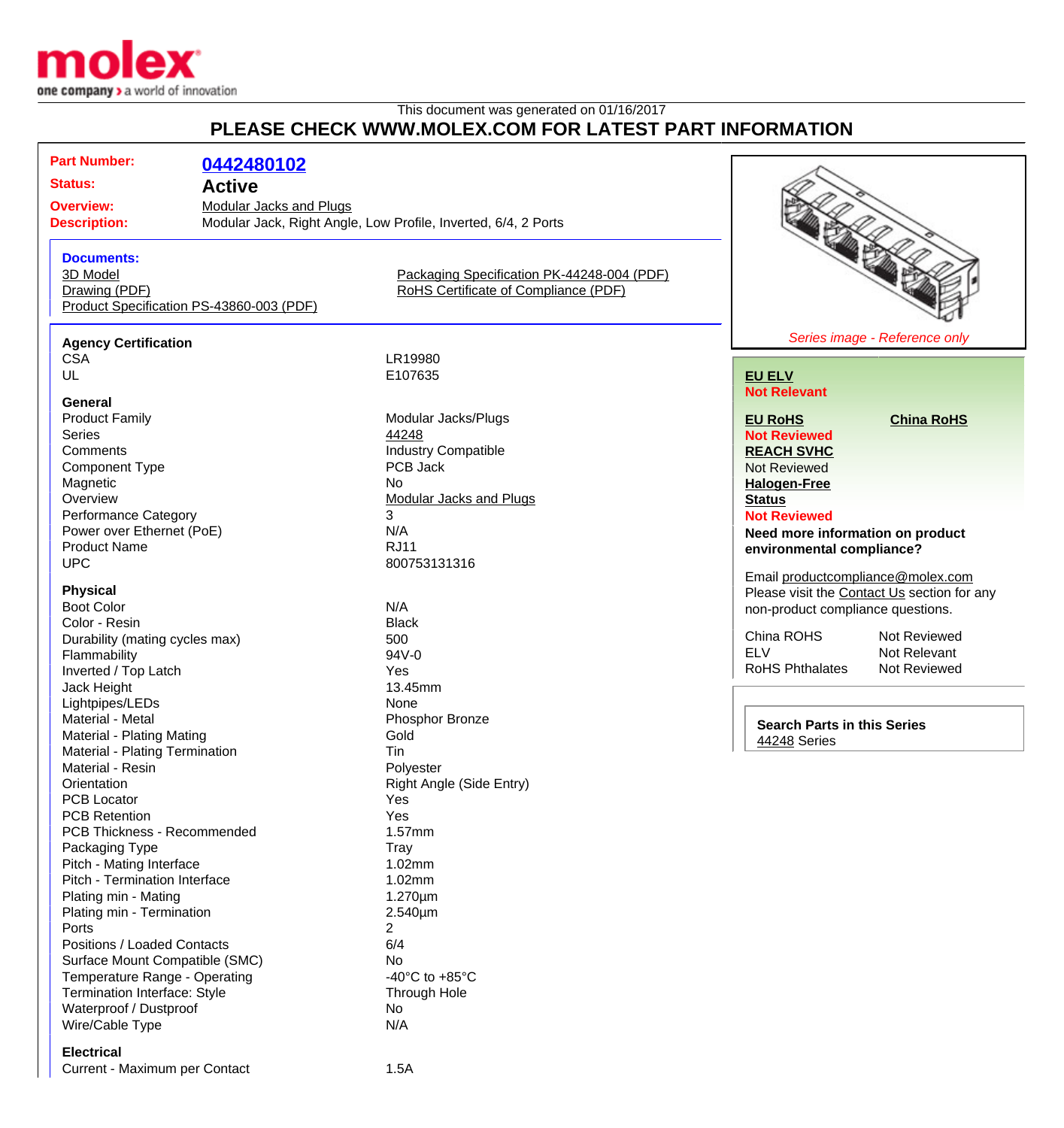| Grounding to PCB<br>Shielded<br>Voltage - Maximum                                                                                                                                    | Yes<br>Yes<br>150V AC (RMS)  |
|--------------------------------------------------------------------------------------------------------------------------------------------------------------------------------------|------------------------------|
| <b>Solder Process Data</b><br>Duration at Max. Process Temperature (seconds)<br>Lead-freeProcess Capability<br>Max. Cycles at Max. Process Temperature<br>Process Temperature max. C | 005<br>WAVE<br>001<br>260    |
| <b>Material Info</b>                                                                                                                                                                 |                              |
| <b>Reference - Drawing Numbers</b><br>Packaging Specification<br><b>Product Specification</b>                                                                                        | PK-44248-004<br>PS-43860-003 |

# This document was generated on 01/16/2017 **PLEASE CHECK WWW.MOLEX.COM FOR LATEST PART INFORMATION**